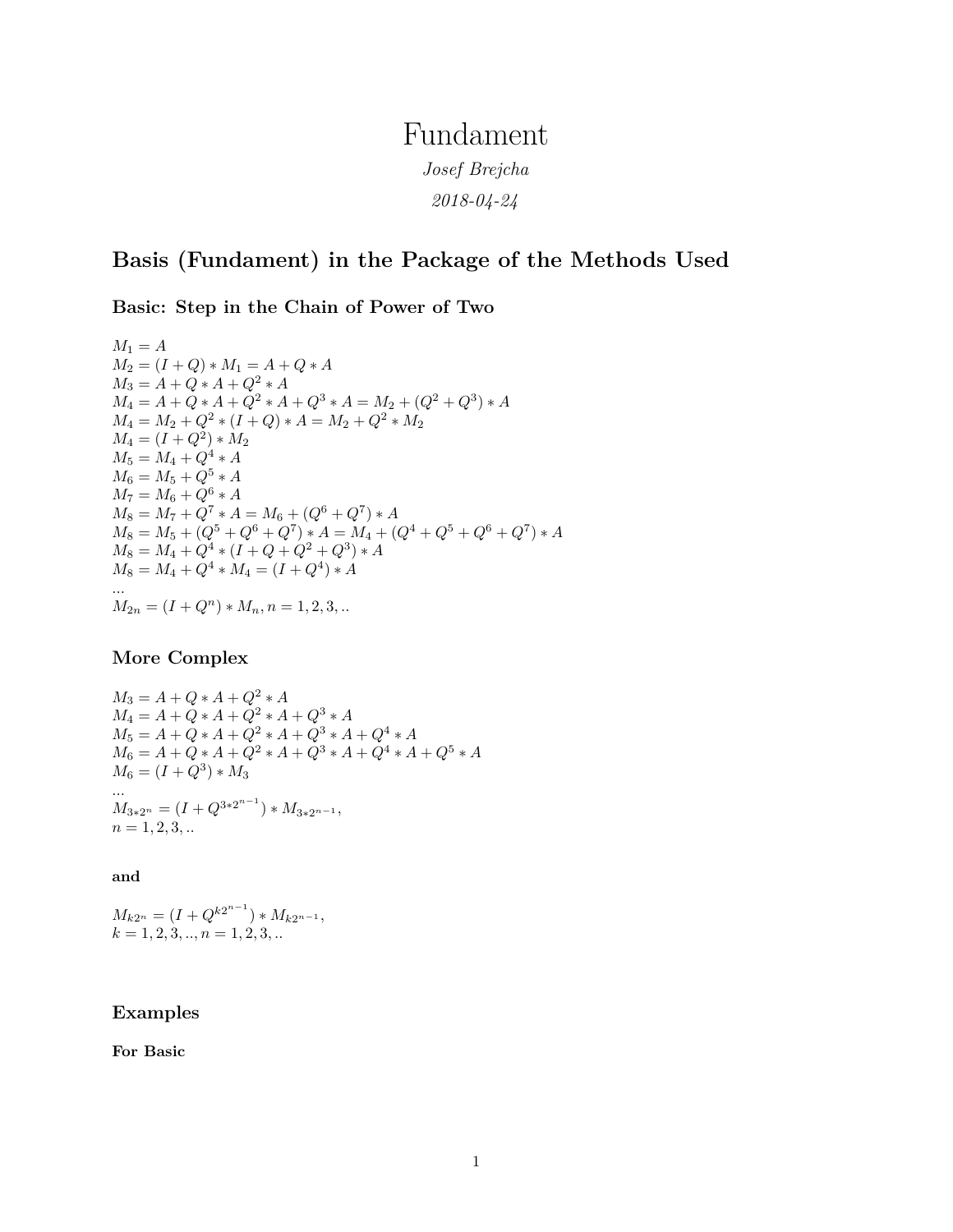```
require(matrixcalc)
An = 2matmult <- function(A, B){
   C = matrix(numeric(4), 2, 2)for (i in 1:2){
       for (j in 1:2){ C[i, j] = sum(A[i, ]*B[, j])}
   }
   return(C)
}
Q = array(c(0.58, 0.53, 0.42, 0.47), c(2, 2))
q = 0for (i in 1:8){
 q = q + matrix.power(Q, i)
}
print(paste("i =", i))
## [1] "i = 8"
print(q)
\# [, 1 [, 2 ]## [1,] 4.486427 3.513573
## [2,] 4.433795 3.566205
M = QI = diag(1, 2, 2)
n = c(1, 2, 4, 8)
for (i in 2:length(n)){
M = matmult((I + matrix.power(Q, n[i-1])), M)
}
print(paste("n[i] =", n[i]))
## [1] "n[i] = 8"
print(M)
\# [, 1 [, 2 ]## [1,] 4.486427 3.513573
## [2,] 4.433795 3.566205
For More
Q = array(c(0.58, 0.53, 0.42, 0.47), c(2, 2))
k = 3q = 0for (i in 1:48){
q = q + matrix.power(Q, i)
if (i == k) Qk = q
}
print(paste("i =", i))
```
## [1] "i = 48"

```
print(q)
```

```
\# [,1] [,2]
```